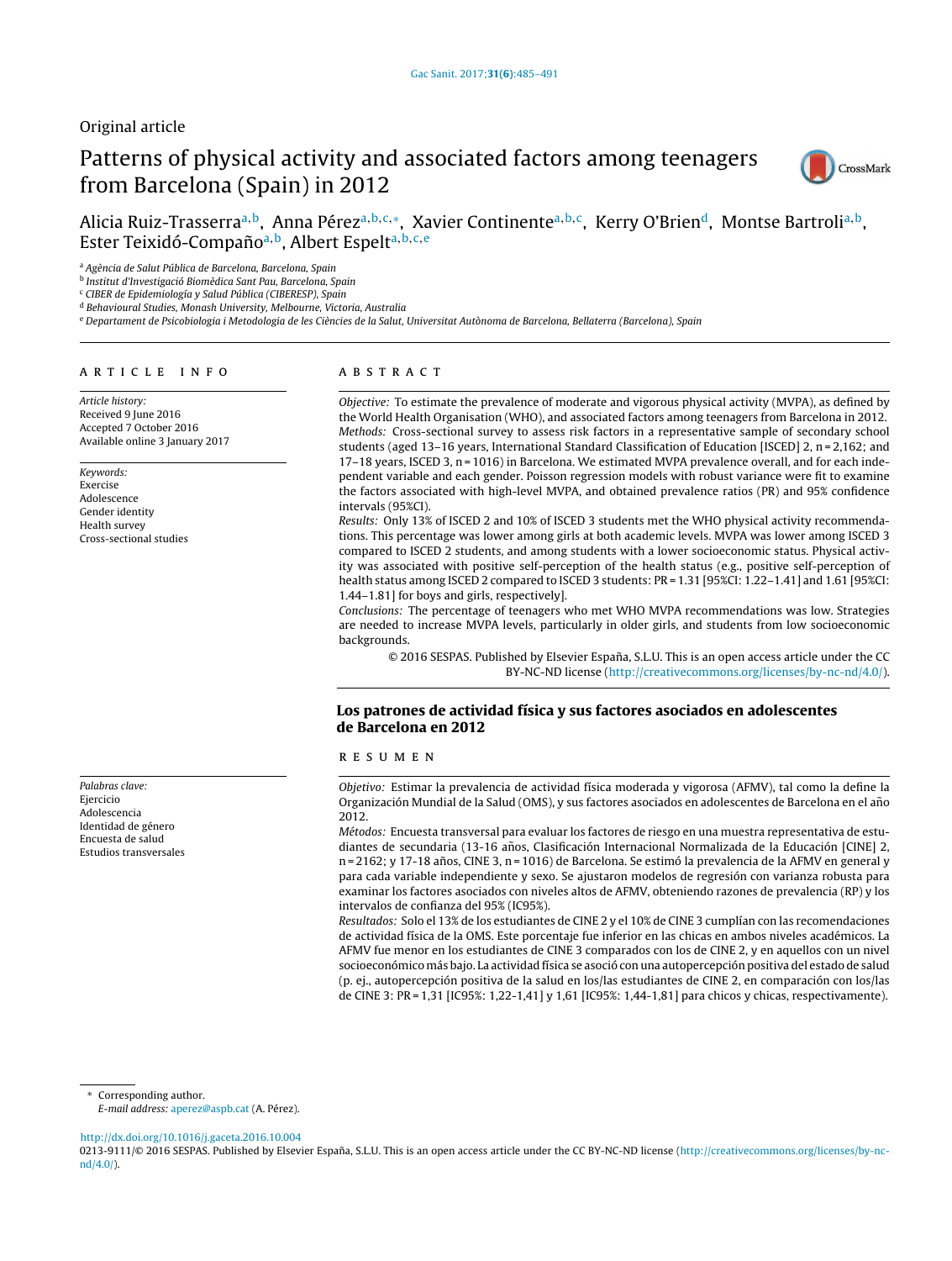Conclusiones: El porcentaje de adolescentes que cumplían con las recomendaciones de AFMV de la OMS fue bajo. Se necesitan estrategias para incrementar la AFMV, en particular en las chicas de mayor edad y en los/las estudiantes con niveles socioeconómicos bajos.

© 2016 SESPAS. Publicado por Elsevier España, S.L.U. Este es un artículo Open Access bajo la licencia CC BY-NC-ND [\(http://creativecommons.org/licenses/by-nc-nd/4.0/\)](http://creativecommons.org/licenses/by-nc-nd/4.0/).

### Introduction

Regular vigorous physical activity contributes to improved gen-eral physical health and lower rates of depression and anxiety.<sup>[1](#page-5-0)</sup> Research suggests that academic performance is also enhanced in students who regularly engage in physical activity. $^2$  $^2$  Importantly, from a long-term health perspective, participation in regular physical activity during adolescence is associated with a greater probability of being a physically active adult, a key determinant in preventing a range of negative health outcomes.<sup>[3](#page-5-0)</sup>

The World Health Organisation (WHO) recommends that children and teenagers aged 5-17 years participate in at least 60 minutes of moderate or vigorous physical activity (MVPA) daily. MVPA is associated with more favourable health parameters, such as lower central adiposity, reduced cardiovascular risk and improved bone health. $4$  However, most studies in teenagers indicate that only a small percentage meet these recommendations. Global estimates suggest that only 20% of teenagers aged 13-15 years achieve recommended levels of MVPA.<sup>[5](#page-5-0)</sup> In Europe, this percent[a](#page-5-0)ge is 34% among 11- to 15-year-olds, $6$  and just 1[7](#page-5-0)% in Spain.<sup>7</sup> In 2008, in Barcelona, it is estimated that less than half (44%) of students aged 13 to 19 years regularly participated in physical activity, and there is no information regarding the amount of time spent in physical activity.[8](#page-5-0)

Regular physical activity during adolescence appears to be especially uncommon among girls,  $9$  older teenagers,  $10$  and those with a lower socioeconomic status  $(SES).<sup>11</sup>$  $(SES).<sup>11</sup>$  $(SES).<sup>11</sup>$  Lifestyle factors, such as alcohol or tobacco use, $12$  and some health indicators, such as self-perceived health status, mood or body mass index  $(BMI)$ ,  $^{13}$  $^{13}$  $^{13}$ have also been found to be related physical activity in teenagers. However, the reported strength and the direction of these associations are often contradictory, possibly because few studies have accounted for important factors such as school and neighbour-hood settings, and other factors that may limit physical activity.<sup>[14,15](#page-6-0)</sup> Moreover, parents, friends and teachers have an important influence on physical activity, and their support is associated with greater participation in physical activity.<sup>[16](#page-6-0)</sup>

Given the importance of physical activity for health and wellbeing, and the current climate of poor compliance with recommended levels of physical activity among teenagers, it is important to identify factors associated with failure to achieve MVPA recommendations. $4$  This would facilitate the design of interventions to address factors that prevent teenagers from achieving recommended MVPA levels. Thus, the aim of our study was to estimate the prevalence of moderate and vigorous physical activity (MVPA), as defined by the WHO, and associated factors among teenagers from Barcelona in 2012.

### Methods

A cross-sectional survey of lifestyle risk factors (Risk Factors in Secondary School Students; FRESC) was conducted in a representative sample of secondary school students from Barcelona who had been classified according to the UNESCO International Standard Classification of Education (ISCED) as ISCED 2 (13- 16 years) and ISCED 3 ([17](#page-6-0)-18 years).<sup>17</sup> Students completed an anonymous self-report questionnaire that collected information on various behaviours, such as substance use, leisure time activities, and sedentary behaviour. Anthropometric data based objective measurements of weight and height was also collected.

In Barcelona, in 2011-2012, there were 274 schools, 1,659 classrooms and  $40,278$  students.<sup>[18](#page-6-0)</sup> Stratified random sampling was used for all academic levels, with the classroom as the smallest sampling unit. Stratification was conducted according to type of school (public, private or subsidised) and the SES of the surrounding neighbourhood (low, medium or high, according to the Index of Familial Economic Capacity).<sup>[19](#page-6-0)</sup> The students' response rate was 87.6%. Students who provided incomplete data (9%) were excluded from the study, resulted in a total sample of 3,178 students (ISCED 2, n = 2,162; ISCED 3, n = 1,016; girls, n = 1,643; boys,  $n = 1,535$ ).

The self-reported questionnaire $20$  was administered between January and March of 2012 by trained personnel from Barcelona Public Health Agency (ASPB) during school time in the presence of the classroom teacher. Principals and teachers of selected schools were properly informed about the objectives of the study and they gave their verbal informed consent. Given the nature of the questionnaire, the Research Committee of the ASPB did not consider necessary a parental informed consent.

The dataset was created by scanning the completed forms using the Teleform 10.2 program.

#### Dependent variable

The dependent variable was based on answers to the question: "How many hours a day do you spend practising sport? (i.e. physical activity that makes you sweat and become out of breath, such as, football, swimming, etc., including physical activity practised at school)". We requested a separate response to this open question for each day of the week, which allowed us to assess the daily number of minutes of physical activity. From this we determined whether students had performed more than 60 minutes or less than 60 minutes of physical activity per day, and constructed three distinct dependent variables:

- MVPA3: >60 minutes of MVPA per day at least 3 days a week;
- MVPA5: >60 minutes of MVPA per day at least 5 days a week;
- MVPA7: >60 minutes of MVPA per day, 7 days a week (the WHO recommendation).

#### Independent variables

We used three types of independent variables [\(Table](#page-2-0) 1):

• Socio-demographic variables: academic level (ISCED 2; ISCED 3); migration status (native; 1<sup>st</sup> generation immigrant, individuals born outside Spain; and 2<sup>nd</sup> generation immigrant, individuals born in Spain but with at least one parent born outside Spain); type of school (public, private or subsidised); socioeconomic status (SES) of the individual and the school. To obtain individual SES we used the Family Affluence Scale (FAS), $<sup>7</sup>$  $<sup>7</sup>$  $<sup>7</sup>$  an individual mea-</sup> sure based on the material conditions of households in which young people live, such as holidays or bedroom occupancy. This variable was categorized as low, medium or high individual SES. The SES of the school was established on the basis of the average household income in the surrounding neighbourhood, $^{21}$  $^{21}$  $^{21}$  and was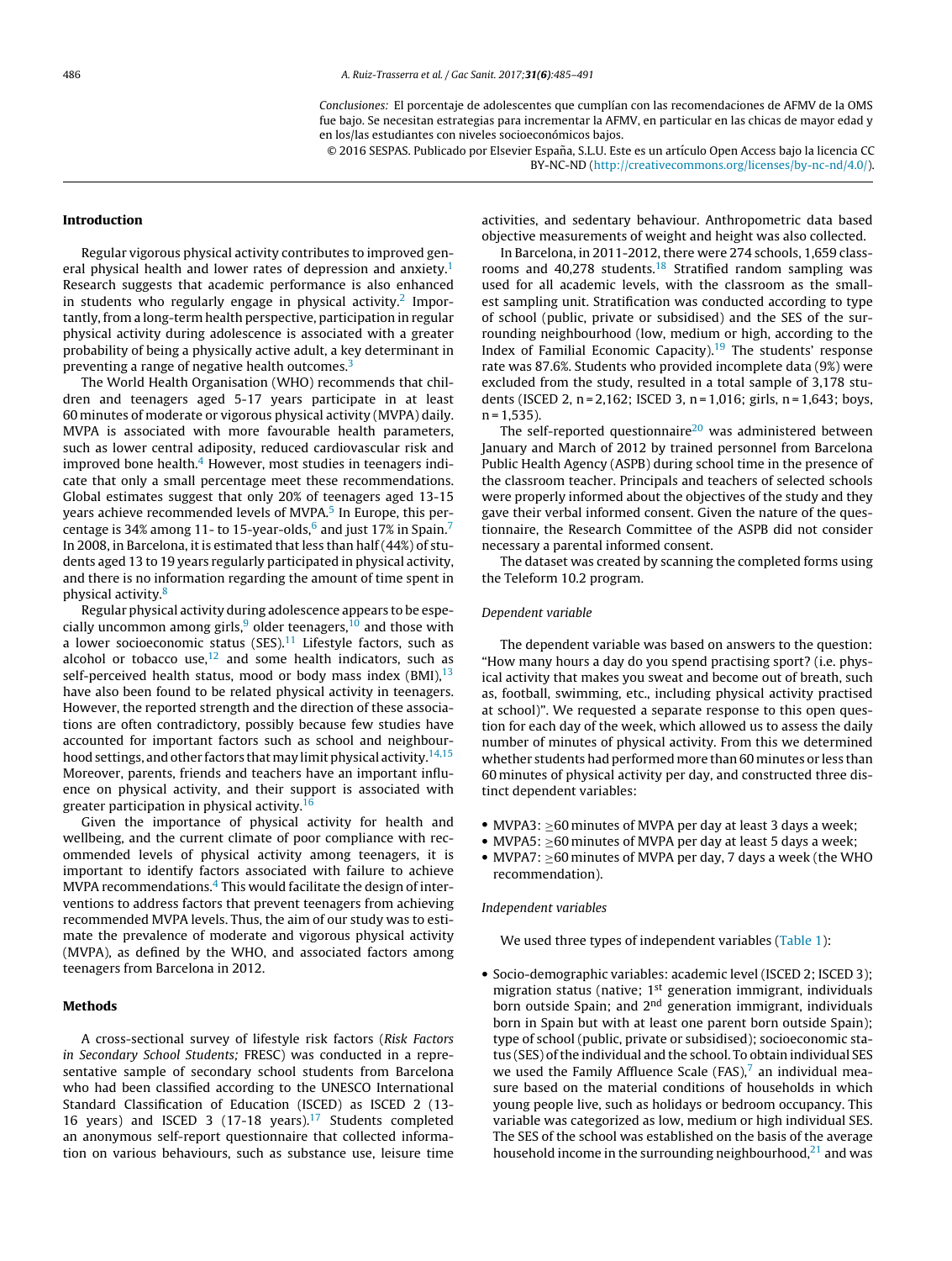#### <span id="page-2-0"></span>Table 1

Distribution of the independent variables in the sample by sex.

|                                                  | <b>Boys</b><br>$N = 1,535$<br>Mean age: 15.86 (1.80) <sup>a</sup> |      | Girls<br>$N = 1,643$<br>Mean age: 15.91 (1.81) <sup>a</sup> |      |  |
|--------------------------------------------------|-------------------------------------------------------------------|------|-------------------------------------------------------------|------|--|
|                                                  | $\mathbf n$                                                       | $\%$ | $\mathbf n$                                                 | $\%$ |  |
| Socio-demographic                                |                                                                   |      |                                                             |      |  |
| $[0,1-5]$ Academic level <sup>b</sup>            |                                                                   |      |                                                             |      |  |
| <b>ISCED 3</b>                                   | 458                                                               | 29.8 | 558                                                         | 34   |  |
| <b>ISCED 2</b>                                   | 1,077                                                             | 70.2 | 1,085                                                       | 66   |  |
| <b>Migration status</b>                          |                                                                   |      |                                                             |      |  |
| 1 <sup>st</sup> generation immigrant             | 380                                                               | 17.6 | 139                                                         | 13.7 |  |
| 2 <sup>nd</sup> generation immigrant             | 200                                                               | 9.3  | 73                                                          | 7.2  |  |
| Native                                           | 1,582                                                             | 73.2 | 804                                                         | 79.1 |  |
| Family socioeconomic status                      |                                                                   |      |                                                             |      |  |
| Low                                              | 172                                                               | 11.2 | 184                                                         | 11.2 |  |
| Medium                                           | 699                                                               | 45.5 | 695                                                         | 42.3 |  |
| High                                             | 664                                                               | 43.3 | 764                                                         | 46.5 |  |
| Lifestyle                                        |                                                                   |      |                                                             |      |  |
| Having been drunk                                |                                                                   |      |                                                             |      |  |
| Previous 12 months                               | 375                                                               | 24.4 | 460                                                         | 28   |  |
| Ever                                             | 232                                                               | 15.1 | 297                                                         | 18.1 |  |
|                                                  |                                                                   |      |                                                             |      |  |
| Never                                            | 928                                                               | 60.5 | 886                                                         | 53.9 |  |
| Regular smoker                                   |                                                                   |      |                                                             |      |  |
| Yes                                              | 157                                                               | 10.2 | 192                                                         | 11.7 |  |
| No                                               | 1,378                                                             | 89.8 | 1,451                                                       | 88.3 |  |
| Regular cannabis use <sup>c</sup>                |                                                                   |      |                                                             |      |  |
| Yes                                              | 180                                                               | 11.7 | 152                                                         | 9.3  |  |
| No                                               | 1,355                                                             | 88.3 | 1,491                                                       | 90.8 |  |
| Body mass index                                  |                                                                   |      |                                                             |      |  |
| Obesity                                          | 138                                                               | 9.0  | 80                                                          | 4.9  |  |
| Overweight                                       | 317                                                               | 20.7 | 251                                                         | 15.3 |  |
| Normal/underweight                               | 1,080                                                             | 70.4 | 1,312                                                       | 7.9  |  |
| Being on a diet                                  |                                                                   |      |                                                             |      |  |
| No                                               | 1,439                                                             | 93.8 | 1,333                                                       | 80.1 |  |
| Yes                                              | 96                                                                | 6.3  | 310                                                         | 18.9 |  |
| Screen-related sedentary behaviours <sup>d</sup> |                                                                   |      |                                                             |      |  |
| Yes                                              | 967                                                               | 63   | 945                                                         | 57.5 |  |
| N <sub>o</sub>                                   | 568                                                               | 37   | 698                                                         | 42.5 |  |
| Self-perceived academic level                    |                                                                   |      |                                                             |      |  |
| Low                                              | 203                                                               | 13.2 | 182                                                         | 11.1 |  |
| Medium                                           | 830                                                               | 54.1 | 970                                                         | 59   |  |
| High                                             | 502                                                               | 32.7 | 491                                                         | 29.9 |  |
| Health                                           |                                                                   |      |                                                             |      |  |
| Negative mood state                              |                                                                   |      |                                                             |      |  |
| Yes                                              | 239                                                               | 15.6 | 364                                                         | 22.2 |  |
| N <sub>o</sub>                                   | 1,296                                                             | 84.4 | 1,279                                                       | 77.8 |  |
| Self-perceived health status                     |                                                                   |      |                                                             |      |  |
| Good/regular/bad                                 | 363                                                               | 23.7 | 657                                                         | 40   |  |
| Excellent/Very good                              | 1,172                                                             | 76.4 | 986                                                         | 60   |  |
| Mental health <sup>e</sup>                       |                                                                   |      |                                                             |      |  |
| Limit or abnormal                                | 267                                                               | 17.4 | 357                                                         | 21.7 |  |
| Normal                                           | 1,268                                                             | 82.4 | 1,286                                                       | 78.3 |  |
|                                                  |                                                                   |      |                                                             |      |  |

<sup>a</sup> Standard deviation.

<sup>b</sup> Educational level classified according to the UNESCO International Standard Classification of Education.

 $c$  Cannabis use in the last 30 days.

<sup>d</sup> Watching television, playing with videogames and using the computer for non-academic purposes 2 or more hours/day.

<sup>e</sup> According to the Strengths and Difficulties Questionnaire (SDQ).

categorized in quartiles, with the lowest and highest SES corresponding to the first and fourth quartiles, respectively.

- Lifestyles variables: having been drunk (never, ever, or in previous 12 months); regular smoking (smoking at least one cigarette per day, yes or no); regular cannabis use (having consumed cannabis during the previous 30 days, yes or no); screen-related sedentary behaviour (spending  $\geq$ 2 hours per day watching television and/or playing videogames and/or using the computer for activities other than school work, yes or no); self-perceived academic level relative to class mates (low, medium or high); BMI calculated from objective anthropometric measures (underweight, normal weight; overweight; obesity, according to the WHO BMI for age 5-19 years);<sup>[24](#page-6-0)</sup> and being on a diet (yes or not).
- Health-related variables: negative mood state (responding "often" or "always" to  $\geq$ 3 of the 6 mood state problems, yes or no); self-perceived health status (good/regular/bad and very good/excellent); mental health, assessed using the Strengths and Difficulties Questionnaire (SDQ) (normal: 0 to 15 points, limit 16 to 19 points; or abnormal, 20 to 40 points). $22$

# Statistical analysis

All analyses were stratified by sex. A preliminary univariate analysis was conducted to establish the percentage of teenagers who participated in MVPA for  $\geq$  1 hour on  $\geq$  3 (MVPA3),  $\geq$  5 (MVPA5), or 7 (MVPA7) days/week, for each sex and academic level. To evaluate which factors were associated with greater levels of MVPA,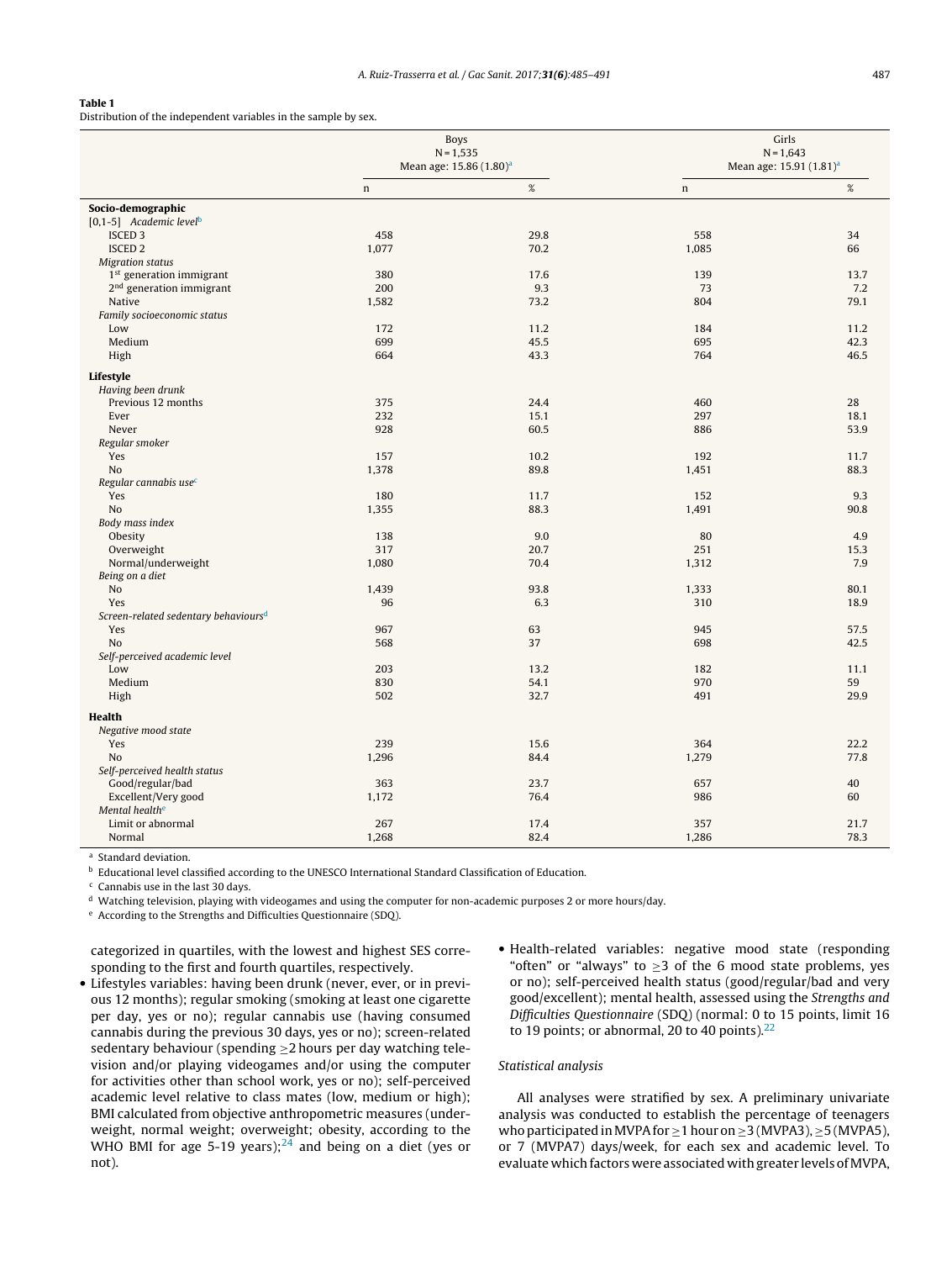

Figure 1. Prevalence of moderate or vigorous physical activity (MVPA3, ≥1 hour/day, 3 days/week; MVPA5, 5 days/week; MVPA7, 7 days/week) among secondary school students in Barcelona, according to academic level and sex. Students' academic level classified according to the UNESCO International Standard Classification of Education.

we fit crude and adjusted Poisson regression models with robust variance, obtaining prevalence ratios (PR) and 95% confidence intervals  $(95\% CI)^{23}$  $(95\% CI)^{23}$  $(95\% CI)^{23}$ . We used the MVPA3 variable to study associated factors, since there were too few cases of MVPA5 and MVPA7. A sensitivity analysis was also carried out to evaluate the consistency of the result across all three MVPA variables. All analyses were conducted using STATA 13.

### Results

Just under half (48.3%) of the sample were boys, 23.9% were 1st or 2nd generation immigrants, and 88.8% were from a medium or high SES background. Almost one-quarter (24.9%) of students were overweight or obese, 6.3% of boys and 18.9% of girls reported being on diet at the time of the interview, and approximately two-thirds (60.2%) reported screen-related sedentary behaviour ([Table](#page-2-0) 1).

Figure 1 shows the percentage of students that practised MVPA, according to each variable (MVPA3, MVPA5 and MVPA7). In all cases, the percentage of students that practised MVPA was higher among boys than girls and among ISCED 2 students. For example, while 13.3% of all ISCED 2 students reported practising MVPA7, the percentage among boys was 3 times that among girls (20% and 7%, respectively). The percentage of ISCED 3 students who met the recommended levels of activity (MVPA7) was lower (10.3%), but still higher among boys than girls (16% and 5%, respectively).

[Table](#page-4-0) 2 shows the crude and adjusted PR for each sex. In both sexes, the prevalence of MVPA3 was higher among more junior students (ISCED 2), those from families with higher SES, and those who reported excellent or very good self-perceived health status. For example, the PR of MVPA3 in ISCED 2 compared to ISCED 3 students was 1.31 (95%CI: 1.22-1.41) and 1.61 (95%CI: 1.44-1.81) among boys and girls, respectively. Among girls but not boys, MVPA3 was also associated with being native (PR = 1.23; 95% CI: 1.06-1.43; compared to 1<sup>st</sup> generation immigrants), being on a diet (PR = 1.14; 95%CI: 1.03-1.26), not reporting screen-related sedentary behaviours, and having a good self-perceived academic level relative to classmates. Neither tobacco nor cannabis use were significantly associated with MVPA after adjustment for the other independent variables. Finally, our sensitivity analysis did not reveal remarkable differences between the results for the final models using MPVA5 and MPVA7 (results not shown).

# Discussion

Our results show that only 12% of students in Barcelona in 2012 met the WHO recommendations for MVPA. MVPA was considerably lower among girls and also among ISCED 3 students, suggesting a decrease in MVPA related to aging. We found that MPVA was positively associated with SES and self-perceived health status.

Less than one-eighth of students achieved the WHOrecommended levels MVPA (12%), which is consistent with some national and international studies, $7,10,24$  although other authors have reported MVPA rates of 50-70%.<sup>24-26</sup> Such disparities may be due to a number of reasons. First, some studies use less stringent MVPA recommendations than this study (WHO recommendations). Second, research using accelerometers to determine MVPA levels appear to overestimate MVPA because they record incidental lower intensity exercise. Finally, some studies include low intensity forms of physical activity, such as walking.  $24,26$ 

In line with previous research, $25$  we observed gender differences in MVPA levels, with boys reporting higher rates, both at ISCED 2 and ISCED 3. These differences may be because boys' perceive fewer barriers to practising physical activity, and have more options for participation in sport, at both the school and leisure time.<sup>[27](#page-6-0)</sup> In addition, boys and girls practise activities of different intensity, the latter generally practising lower intensity activities. $9,14$ 

The most notable result is the decrease in MVPA between ISCED 2 and ISCED 3 in both sexes, although the decrease was more pronounced in girls. In our context, the strongest contributor to this decrease is probably the removal of compulsory physical activity from the school curriculum (physical education is compulsory in ISCED 2 but not in ISCED 3). $14$  Other authors have suggested that the transition from ISCED 2 to ISCED 3 involves more study time and screen use, such that ISCED 3 students have less time for physical activity.<sup>[10,14](#page-5-0)</sup> Decreased MVPA may also be due to girls' biological maturation, which occurs around the time of transition to ISCED 3, and has been found to be related to lower participation in physical activities<sup>[28](#page-6-0)</sup>. Some studies have shown that the differences between sexes disappear after a adjustment for biological age. $^{28,29}$  $^{28,29}$  $^{28,29}$ 

Individual SES was also related to MVPA in both sexes, in that individuals with higher SES were more likely to meet MVPA recommendations. A recent review shows similar results, with higher SES associated with greater physical activity in 58% of studies.<sup>[11](#page-5-0)</sup> These differences could be because more disadvantaged families have generally lower paid jobs and poorer labour conditions, and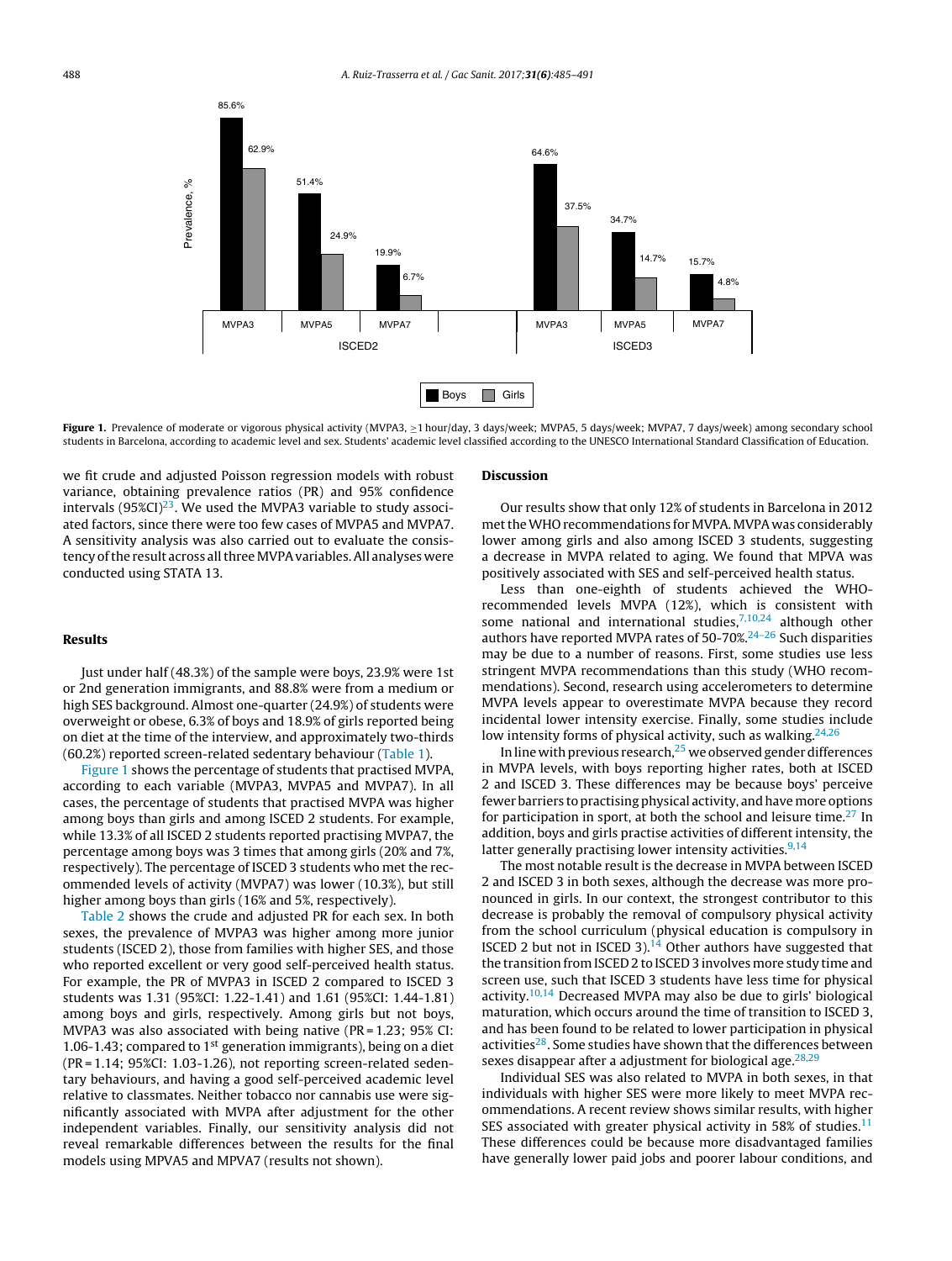### <span id="page-4-0"></span>Table 2

Prevalence, prevalence ratios (PR) and adjusted PR (PRa) of moderate or vigorous physical activity of 60 minutes or more at least 3 days a week (MVPA3) for each independent variable and each sex.

|                                                  | <b>Boys</b> |              |                 |              | Girls           |      |              |                 |              |                 |
|--------------------------------------------------|-------------|--------------|-----------------|--------------|-----------------|------|--------------|-----------------|--------------|-----------------|
|                                                  | %           | PR           | 95%CI           | PRa          | 95%CI           | $\%$ | PR           | 95%CI           | PRa          | 95%CI           |
| Socio-demographic                                |             |              |                 |              |                 |      |              |                 |              |                 |
| Academic level <sup>a</sup>                      |             |              |                 |              |                 |      |              |                 |              |                 |
| <b>ISCED 3</b>                                   | 64.6        | $\mathbf{1}$ |                 | $\mathbf{1}$ |                 | 37.5 | $\mathbf{1}$ |                 | $\mathbf{1}$ |                 |
| <b>ISCED 2</b>                                   | 85.6        | 1.32         | $(1.23 - 1.42)$ | 1.31         | $(1.22 - 1.41)$ | 63   | 1.68         | $(1.5 - 1.89)$  | 1.61         | $(1.44 - 1.81)$ |
| <b>Migration status</b>                          |             |              |                 |              |                 |      |              |                 |              |                 |
| $1st$ generation immigrant                       | 77.5        | $\mathbf{1}$ |                 |              |                 | 44.2 | $\mathbf{1}$ |                 | $\mathbf{1}$ |                 |
| 2 <sup>nd</sup> generation immigrant             | 74.5        | 0.96         | $(0.86 - 1.08)$ |              |                 | 50.8 | 1.2          | $(0.96 - 1.49)$ | 1.08         | $(0.88 - 1.34)$ |
| Native                                           | 80.4        | 1.04         | $(0.96 - 1.12)$ |              |                 | 57.3 | 1.36         | $(1.17 - 1.57)$ | 1.23         | $(1.06 - 1.43)$ |
| Family socioeconomic status                      |             |              |                 |              |                 |      |              |                 |              |                 |
| Low                                              | 71.5        | $\mathbf{1}$ |                 | $\mathbf{1}$ |                 | 35.9 | $\mathbf{1}$ |                 | 1            |                 |
| Medium                                           | 78.3        | 1.09         | $(0.99 - 1.21)$ | 1.08         | $(0.98 - 1.20)$ | 51.2 | 1.43         | $(1.16 - 1.76)$ | 1.30         | $(1.06 - 1.59)$ |
| High                                             | 82.5        | 1.15         | $(1.04 - 1.28)$ | 1.12         | $(1.01 - 1.24)$ | 61.5 | 1.72         | $(1.40 - 2.1)$  | 1.43         | $(1.17 - 1.76)$ |
| Lifestyle                                        |             |              |                 |              |                 |      |              |                 |              |                 |
| Having been drunk                                |             |              |                 |              |                 |      |              |                 |              |                 |
| Previous 12 months                               | 73.9        | $\mathbf{1}$ |                 |              |                 | 47.8 | $\mathbf{1}$ |                 |              |                 |
| Ever                                             | 73.7        | 0.99         | $(0.9 - 1.10)$  |              |                 | 47.8 | 0.99         | $(0.86 - 116)$  |              |                 |
| Never                                            | 83          | 1.12         | $(1.05 - 1.20)$ |              |                 | 59.8 | 1.25         | $(1.12 - 1.40)$ |              |                 |
| Regular smoker                                   |             |              |                 |              |                 |      |              |                 |              |                 |
| Yes                                              | 72          | $\mathbf{1}$ |                 |              |                 | 41.2 | $\mathbf{1}$ |                 |              |                 |
| N <sub>o</sub>                                   | 80.2        | 1.11         | $(1.01 - 1.23)$ |              |                 | 56   | 1.36         | $(1.14 - 1.62)$ |              |                 |
| Regular cannabis use <sup>b</sup>                |             |              |                 |              |                 |      |              |                 |              |                 |
| Yes                                              | 72,8        | $\mathbf{1}$ |                 |              |                 | 46,7 | $\mathbf{1}$ |                 |              |                 |
|                                                  |             |              |                 |              |                 |      |              |                 |              |                 |
| No                                               | 80.2        | 1.1          | $(1.01 - 1.21)$ |              |                 | 55.1 | 1.18         | $(0.99 - 1.41)$ |              |                 |
| Body mass index                                  |             |              |                 |              |                 |      |              |                 |              |                 |
| Obesity                                          | 74.6        | $\mathbf{1}$ |                 |              |                 | 55.0 | $\mathbf{1}$ |                 |              |                 |
| Overweight                                       | 80.4        | 1.08         | $(0.96 - 1.20)$ |              |                 | 55.8 | 1.01         | $(0.81 - 1.27)$ |              |                 |
| Normal/underweight                               | 79.6        | 1.07         | $(0.96 - 1.18)$ |              |                 | 54   | 0.98         | $(0.80 - 1.20)$ |              |                 |
| Being on a diet                                  |             |              |                 |              |                 |      |              |                 |              |                 |
| No                                               | 79.4        | 0.98         |                 |              |                 | 53.3 | $\mathbf{1}$ |                 | $\mathbf{1}$ |                 |
| Yes                                              | 79.2        | 0.99         | $(0.90 - 1.11)$ |              |                 | 58.7 | 1.1          | $(0.99 - 1.23)$ | 1.14         | $(1.03 - 1.26)$ |
| Screen-related sedentary behaviours <sup>c</sup> |             |              |                 |              |                 |      |              |                 |              |                 |
| Yes                                              | 77.5        | $\mathbf{1}$ |                 |              |                 | 49.6 | $\mathbf{1}$ |                 | $\mathbf{1}$ |                 |
| N <sub>o</sub>                                   | 82.6        | 1.07         | $(1.01 - 1.12)$ |              |                 | 60.6 | 1.22         | $(1.12 - 1.33)$ | 1.12         | $(1.03 - 1.22)$ |
| Self-perceived academic level                    |             |              |                 |              |                 |      |              |                 |              |                 |
| Low                                              | 75.4        | $\mathbf{1}$ |                 |              |                 | 40.1 | $\mathbf{1}$ |                 | $\mathbf{1}$ |                 |
| Medium                                           | 79.8        | 1.06         | $(0.97 - 1.15)$ |              |                 | 55.2 | 1.38         | $(1.14 - 1.66)$ | 1.22         | $(1.02 - 1.46)$ |
| High                                             | 80.3        | 1.07         | $(0.97 - 1.17)$ |              |                 | 57.8 | 1.44         | $(1.19 - 1.75)$ | 1.23         | $(1.02 - 1.48)$ |
| Health                                           |             |              |                 |              |                 |      |              |                 |              |                 |
| Negative mood state                              |             |              |                 |              |                 |      |              |                 |              |                 |
| Yes                                              | 73.2        | $\mathbf{1}$ |                 |              |                 | 45.9 | $\mathbf{1}$ |                 |              |                 |
| No                                               | 80.5        | 1.1          | $(1.01 - 1.19)$ |              |                 | 56.7 | 1.24         | $(1.09-1.40)$   |              |                 |
| Self-perceived health status                     |             |              |                 |              |                 |      |              |                 |              |                 |
| Good/regular/bad                                 | 70.3        | $\mathbf{1}$ |                 | $\mathbf{1}$ |                 | 44.9 | $\mathbf{1}$ |                 | $\mathbf{1}$ |                 |
| Excellent/Very good                              | 82.2        | 1.17         | $(1.09 - 1.26)$ | 1.14         | $(1.06 - 1.23)$ | 60.6 | 1.35         | $(1.22 - 1.49)$ | 1.19         | $(1.08 - 1.31)$ |
| Mental health <sup>d</sup>                       |             |              |                 |              |                 |      |              |                 |              |                 |
| Limit or abnormal                                | 74.9        | $\mathbf{1}$ |                 |              |                 | 46.8 | $\mathbf{1}$ |                 |              |                 |
| Normal                                           | 80.3        | 1.07         | $(0.99 - 1.15)$ |              |                 | 56.4 | 1.21         | $(1.07 - 1.36)$ |              |                 |

PR: prevalence ratio; PRa: PR adjusted; 95%CI: confidence interval of 95%.

<sup>a</sup> Educational level classified according to the UNESCO International Standard Classification of Education.

<sup>b</sup> Cannabis use in the last 30 days.

<sup>c</sup> Looks at screens for ≥2 hours/day (including watching television, playing with videogames and using the computer for non-academic purposes).

<sup>d</sup> According to the Strengths and Difficulties Questionnaire (SDQ).

teenagers from these households have to spend more of their free time doing housework or part time work, diminishing their availability to practise physical activity. Moreover, parents with poorer labour conditions may lead their children to be less active through their influence as role models.[30](#page-6-0) Additionally, those from lower SES backgrounds are likely to live in neighbourhoods and communities where parks and recreational facilities are less common or of a lower quality than those in more affluent neighbourhoods. $6$ Poorer awareness of the benefits of physical activity among fami-lies with lower SES could also explain these observed differences.<sup>[11](#page-5-0)</sup> In addition, we found an association between MVPA and immigration status among girls. First and second generation immigrant girls may belong to families with a distinct gender concept, where girls could have a more traditional role and may practise less physical activity. $31$  Nonetheless, more research is needed to explore the effect of country of origin on physical activity.

In terms of health-related variables, we found a positive relationship between self-perceived health status and MVPA levels in both sexes. This is consistent with previous studies indicating that physically active teenagers are more likely to have a positive perception of their health status than less active teenagers. $32,33$ This finding suggests that MVPA has a positive effect on teenagers' health.<sup>[1](#page-5-0)</sup> Unlike other studies, we did not observe an association between MVPA and cannabis or tobacco use, $13,34$  perhaps because some studies indicate that the relationship is only seen in those adolescents who practice high intensity activities.<sup>[34](#page-6-0)</sup>

Regarding the limitations of the present study, most data in this study are self-reported, except for the anthropometric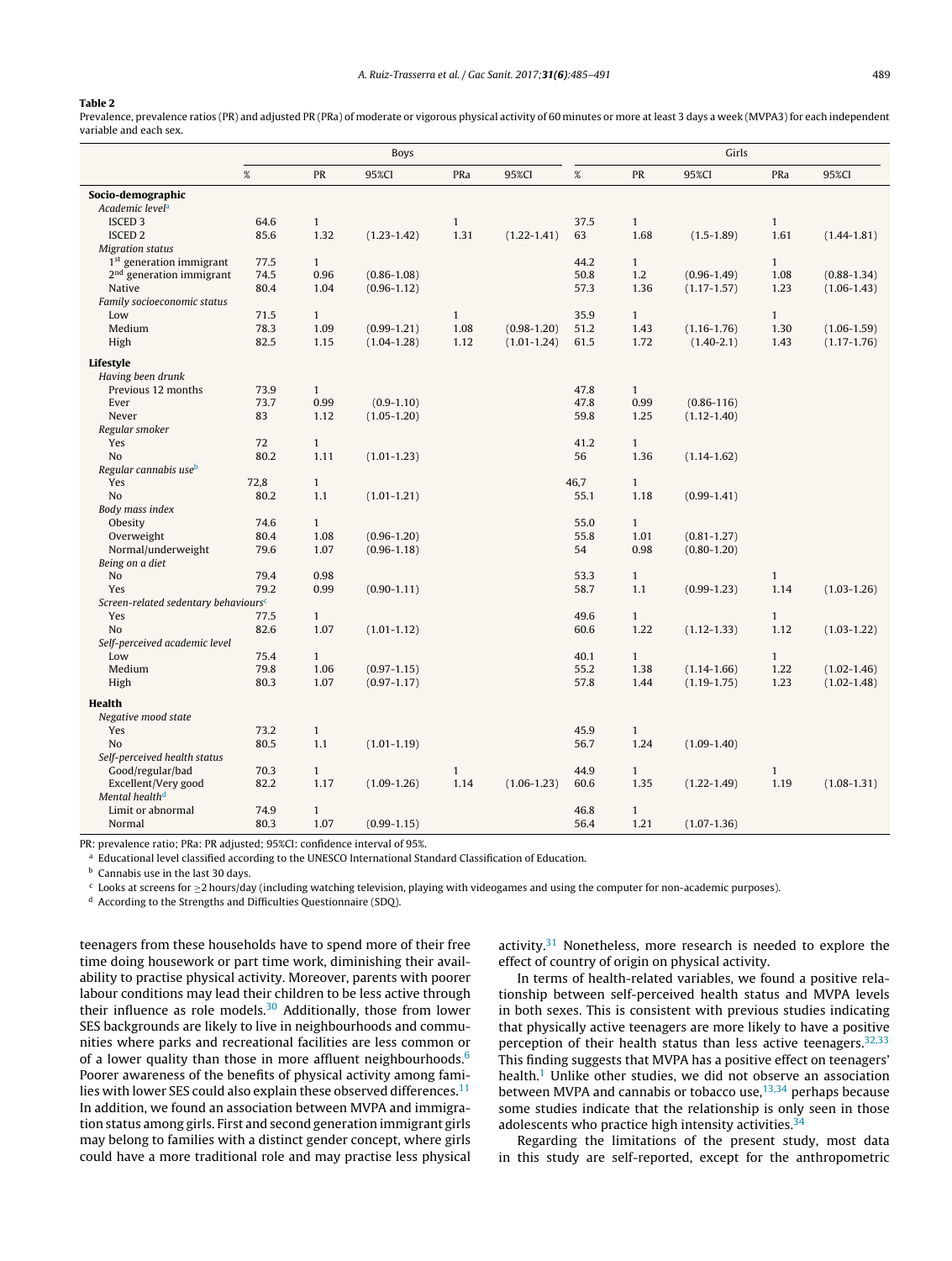<span id="page-5-0"></span>measurements and the school-related variables. Although the objective measures are generally considered more robust, anonymous questionnaires on physical activity have been shown to have good validity and reliability, and remain a valuable tool for esti-mating levels of physical activity.<sup>[35](#page-6-0)</sup> Another limitation of this study could be the definition of physical activity used (practising MVPA for  $\geq$ 1 hour/day on  $\geq$ 3 days/week) because there is no consensus on how to study physical activity using self-reported variables.  $36$ Furthermore, our sensitivity analysis did not highlight remarkable differences between the results obtained using different MVPA variables. Finally, this study used a cross-sectional design, which allows us only to observe associations between variables, but not to infer causality in the observed relations.

In conclusion, this is the first study to analyse the WHOrecommended levels of MVPA and associated variables using a large representative sample of teenage students (13-18 years) from Barcelona city. The low levels of MVPA observed in this study, as defined by the WHO, suggest that an effort is needed to promote and/or to remove potential barriers to physical activity among adolescents, and this should be a public health priority. This study suggests that efforts to increase MVPA need to address gender and SES disparities, which appear to have a strong influence on MVPA. Additionally, policy makers should consider making physical activity part of the compulsory curriculum for ISCED 3 students.

The school setting is one of the most obvious places to target improvement in physical activity, since it provides the facilities, curriculum (including extra-curricular activities), policies and setting for students to participate in MVPA, independent of their SES. $30$ For this reason re-orienting education and health policy to incorporate physical activity and associated resources in the school setting, particularly for ISCED 3 students, should be considered. Finally, it would be interesting to conduct a study to know the reasons for the socioeconomic inequalities in physical activity in the adolescents of Barcelona, taking special attention to what happens during the changes between educational programs and with extracurricular activities.

### What is known about the topic?

The World Health Organisation (WHO) recommends that children and teenagers aged 5-17 years participate in at least 60 minutes of moderate or vigorous physical activity daily. Despite the importance of physical activity for health and wellbeing, a low percentage of teenagers in developed countries meet the WHO recommendations for moderate or vigorous physical activity.

### What does this study add to the literature?

Only 12% of teenagers of Barcelona (Spain) meet the WHO vigorous or moderate physical activity recommendations. Girls and teenagers with lower socioeconomic status have generally the lowest levels of moderate or vigorous physical activity. Increases in moderate or vigorous physical activity are needed to address gender and Socioeconomic disparities. Policy makers should consider making physical activity a part of the compulsory curriculum for ISCED 3 students (17-18 years old).

# Editor in charge

Erica Briones-Vozmediano.

#### Transparency declaration

The corresponding author on behalf of the other authors guarantee the accuracy, transparency and honesty of the data and information contained in the study, that no relevant information has been omitted and that all discrepancies between authors have been adequately resolved and described.

### Authorship contributions

A. Espelt, A. Pérez and A. Ruiz-Trasserra were involved in the conception and design of the work. A. Ruiz-Trasserra and A. Espelt carried out the analysis of the data. A. Espelt, A. Pérez, A. Ruiz-Trassera, X. Continente and K. O'Brien interpreted the results. The first version of the manuscript was written by A. Ruiz-Trasserra and was subsequently improved by all authors, with important intellectual contributions. All authors have approved the final version and are jointly responsible for adequate revision and discussion of all aspects included in the manuscript.

### Funding

The study was partially funded by the Plan Nacional Sobre Drogas (PI2011/107), Spanish Government.

# Conflicts of interests

None.

#### Acknowledgments

The authors wish to thank the teachers, students and schools that participated in the study. We also thank the staff from the Community Health Service and the Evaluation and Intervention Methods Service at Barcelona Public Health Agency, who collaborated on this project. This research article represents partial fulfilment of the requirements for a Masters of Public Health for Alícia Ruiz Traserra, University of Pompeu Fabra, Barcelona.

# References

- 1. [Ahn](http://refhub.elsevier.com/S0213-9111(16)30255-2/sbref0185) [S,](http://refhub.elsevier.com/S0213-9111(16)30255-2/sbref0185) [Fedewa](http://refhub.elsevier.com/S0213-9111(16)30255-2/sbref0185) [AL.](http://refhub.elsevier.com/S0213-9111(16)30255-2/sbref0185) [A](http://refhub.elsevier.com/S0213-9111(16)30255-2/sbref0185) [meta-analysis](http://refhub.elsevier.com/S0213-9111(16)30255-2/sbref0185) [of](http://refhub.elsevier.com/S0213-9111(16)30255-2/sbref0185) [the](http://refhub.elsevier.com/S0213-9111(16)30255-2/sbref0185) [relationship](http://refhub.elsevier.com/S0213-9111(16)30255-2/sbref0185) [between](http://refhub.elsevier.com/S0213-9111(16)30255-2/sbref0185) [children's](http://refhub.elsevier.com/S0213-9111(16)30255-2/sbref0185) [phys](http://refhub.elsevier.com/S0213-9111(16)30255-2/sbref0185)[ical](http://refhub.elsevier.com/S0213-9111(16)30255-2/sbref0185) [activity](http://refhub.elsevier.com/S0213-9111(16)30255-2/sbref0185) [and](http://refhub.elsevier.com/S0213-9111(16)30255-2/sbref0185) [mental](http://refhub.elsevier.com/S0213-9111(16)30255-2/sbref0185) [health.](http://refhub.elsevier.com/S0213-9111(16)30255-2/sbref0185) [J](http://refhub.elsevier.com/S0213-9111(16)30255-2/sbref0185) [Pediatr](http://refhub.elsevier.com/S0213-9111(16)30255-2/sbref0185) [Psychol.](http://refhub.elsevier.com/S0213-9111(16)30255-2/sbref0185) [2011;36:385](http://refhub.elsevier.com/S0213-9111(16)30255-2/sbref0185)–[97.](http://refhub.elsevier.com/S0213-9111(16)30255-2/sbref0185)
- 2. [Biddle](http://refhub.elsevier.com/S0213-9111(16)30255-2/sbref0190) [SJH,](http://refhub.elsevier.com/S0213-9111(16)30255-2/sbref0190) [Asare](http://refhub.elsevier.com/S0213-9111(16)30255-2/sbref0190) [M.](http://refhub.elsevier.com/S0213-9111(16)30255-2/sbref0190) [Physical](http://refhub.elsevier.com/S0213-9111(16)30255-2/sbref0190) [activity](http://refhub.elsevier.com/S0213-9111(16)30255-2/sbref0190) [and](http://refhub.elsevier.com/S0213-9111(16)30255-2/sbref0190) [mental](http://refhub.elsevier.com/S0213-9111(16)30255-2/sbref0190) [health](http://refhub.elsevier.com/S0213-9111(16)30255-2/sbref0190) [in](http://refhub.elsevier.com/S0213-9111(16)30255-2/sbref0190) [children](http://refhub.elsevier.com/S0213-9111(16)30255-2/sbref0190) [and](http://refhub.elsevier.com/S0213-9111(16)30255-2/sbref0190) [adoles](http://refhub.elsevier.com/S0213-9111(16)30255-2/sbref0190)[cents:](http://refhub.elsevier.com/S0213-9111(16)30255-2/sbref0190) [a](http://refhub.elsevier.com/S0213-9111(16)30255-2/sbref0190) [review](http://refhub.elsevier.com/S0213-9111(16)30255-2/sbref0190) [of](http://refhub.elsevier.com/S0213-9111(16)30255-2/sbref0190) [reviews.](http://refhub.elsevier.com/S0213-9111(16)30255-2/sbref0190) [Br](http://refhub.elsevier.com/S0213-9111(16)30255-2/sbref0190) [J](http://refhub.elsevier.com/S0213-9111(16)30255-2/sbref0190) [Sports](http://refhub.elsevier.com/S0213-9111(16)30255-2/sbref0190) [Med.](http://refhub.elsevier.com/S0213-9111(16)30255-2/sbref0190) [2011;45:886–95.](http://refhub.elsevier.com/S0213-9111(16)30255-2/sbref0190)
- 3. [Hallal](http://refhub.elsevier.com/S0213-9111(16)30255-2/sbref0195) [PC,](http://refhub.elsevier.com/S0213-9111(16)30255-2/sbref0195) [Victora](http://refhub.elsevier.com/S0213-9111(16)30255-2/sbref0195) [CG,](http://refhub.elsevier.com/S0213-9111(16)30255-2/sbref0195) [Azevedo](http://refhub.elsevier.com/S0213-9111(16)30255-2/sbref0195) [MR,](http://refhub.elsevier.com/S0213-9111(16)30255-2/sbref0195) [et](http://refhub.elsevier.com/S0213-9111(16)30255-2/sbref0195) [al.](http://refhub.elsevier.com/S0213-9111(16)30255-2/sbref0195) [Adolescent](http://refhub.elsevier.com/S0213-9111(16)30255-2/sbref0195) [physical](http://refhub.elsevier.com/S0213-9111(16)30255-2/sbref0195) [activity](http://refhub.elsevier.com/S0213-9111(16)30255-2/sbref0195) [and](http://refhub.elsevier.com/S0213-9111(16)30255-2/sbref0195) [health:](http://refhub.elsevier.com/S0213-9111(16)30255-2/sbref0195) [a](http://refhub.elsevier.com/S0213-9111(16)30255-2/sbref0195) [systematic](http://refhub.elsevier.com/S0213-9111(16)30255-2/sbref0195) [review.](http://refhub.elsevier.com/S0213-9111(16)30255-2/sbref0195) [Sports](http://refhub.elsevier.com/S0213-9111(16)30255-2/sbref0195) [Med](http://refhub.elsevier.com/S0213-9111(16)30255-2/sbref0195) [Auckl](http://refhub.elsevier.com/S0213-9111(16)30255-2/sbref0195) [NZ.](http://refhub.elsevier.com/S0213-9111(16)30255-2/sbref0195) [2006;36:1019](http://refhub.elsevier.com/S0213-9111(16)30255-2/sbref0195)–[30.](http://refhub.elsevier.com/S0213-9111(16)30255-2/sbref0195)
- 4. [WHO.](http://refhub.elsevier.com/S0213-9111(16)30255-2/sbref0200) [Global](http://refhub.elsevier.com/S0213-9111(16)30255-2/sbref0200) [recommendations](http://refhub.elsevier.com/S0213-9111(16)30255-2/sbref0200) [on](http://refhub.elsevier.com/S0213-9111(16)30255-2/sbref0200) [physical](http://refhub.elsevier.com/S0213-9111(16)30255-2/sbref0200) [activity](http://refhub.elsevier.com/S0213-9111(16)30255-2/sbref0200) [for](http://refhub.elsevier.com/S0213-9111(16)30255-2/sbref0200) [health.](http://refhub.elsevier.com/S0213-9111(16)30255-2/sbref0200) [Geneva,](http://refhub.elsevier.com/S0213-9111(16)30255-2/sbref0200) [Switzer](http://refhub.elsevier.com/S0213-9111(16)30255-2/sbref0200)[land:](http://refhub.elsevier.com/S0213-9111(16)30255-2/sbref0200) [World](http://refhub.elsevier.com/S0213-9111(16)30255-2/sbref0200) [Health](http://refhub.elsevier.com/S0213-9111(16)30255-2/sbref0200) [Organization;](http://refhub.elsevier.com/S0213-9111(16)30255-2/sbref0200) [2010.](http://refhub.elsevier.com/S0213-9111(16)30255-2/sbref0200)
- 5. [Hallal](http://refhub.elsevier.com/S0213-9111(16)30255-2/sbref0205) [PC,](http://refhub.elsevier.com/S0213-9111(16)30255-2/sbref0205) [Andersen](http://refhub.elsevier.com/S0213-9111(16)30255-2/sbref0205) [LB,](http://refhub.elsevier.com/S0213-9111(16)30255-2/sbref0205) [Bull](http://refhub.elsevier.com/S0213-9111(16)30255-2/sbref0205) [FC,](http://refhub.elsevier.com/S0213-9111(16)30255-2/sbref0205) [et](http://refhub.elsevier.com/S0213-9111(16)30255-2/sbref0205) [al.](http://refhub.elsevier.com/S0213-9111(16)30255-2/sbref0205) [Global](http://refhub.elsevier.com/S0213-9111(16)30255-2/sbref0205) [physical](http://refhub.elsevier.com/S0213-9111(16)30255-2/sbref0205) [activity](http://refhub.elsevier.com/S0213-9111(16)30255-2/sbref0205) [levels:](http://refhub.elsevier.com/S0213-9111(16)30255-2/sbref0205) [surveillance](http://refhub.elsevier.com/S0213-9111(16)30255-2/sbref0205) [progress,](http://refhub.elsevier.com/S0213-9111(16)30255-2/sbref0205) [pitfalls,](http://refhub.elsevier.com/S0213-9111(16)30255-2/sbref0205) [and](http://refhub.elsevier.com/S0213-9111(16)30255-2/sbref0205) [prospects.](http://refhub.elsevier.com/S0213-9111(16)30255-2/sbref0205) [Lancet.](http://refhub.elsevier.com/S0213-9111(16)30255-2/sbref0205) [2012;380:247–57.](http://refhub.elsevier.com/S0213-9111(16)30255-2/sbref0205)
- 6. [Cavill](http://refhub.elsevier.com/S0213-9111(16)30255-2/sbref0210) [N,Kahlmeier](http://refhub.elsevier.com/S0213-9111(16)30255-2/sbref0210) [S,](http://refhub.elsevier.com/S0213-9111(16)30255-2/sbref0210) [Racioppi](http://refhub.elsevier.com/S0213-9111(16)30255-2/sbref0210) [F.](http://refhub.elsevier.com/S0213-9111(16)30255-2/sbref0210) [Physical](http://refhub.elsevier.com/S0213-9111(16)30255-2/sbref0210) [activity](http://refhub.elsevier.com/S0213-9111(16)30255-2/sbref0210) [and](http://refhub.elsevier.com/S0213-9111(16)30255-2/sbref0210) [health](http://refhub.elsevier.com/S0213-9111(16)30255-2/sbref0210) [in](http://refhub.elsevier.com/S0213-9111(16)30255-2/sbref0210) [Europe:](http://refhub.elsevier.com/S0213-9111(16)30255-2/sbref0210) [evidence](http://refhub.elsevier.com/S0213-9111(16)30255-2/sbref0210) [for](http://refhub.elsevier.com/S0213-9111(16)30255-2/sbref0210) [action.](http://refhub.elsevier.com/S0213-9111(16)30255-2/sbref0210) [Copenhagen,](http://refhub.elsevier.com/S0213-9111(16)30255-2/sbref0210) [Denmark:](http://refhub.elsevier.com/S0213-9111(16)30255-2/sbref0210) [World](http://refhub.elsevier.com/S0213-9111(16)30255-2/sbref0210) [Health](http://refhub.elsevier.com/S0213-9111(16)30255-2/sbref0210) [Organization;](http://refhub.elsevier.com/S0213-9111(16)30255-2/sbref0210) [2006.](http://refhub.elsevier.com/S0213-9111(16)30255-2/sbref0210)
- 7. [Currie](http://refhub.elsevier.com/S0213-9111(16)30255-2/sbref0215) [C,](http://refhub.elsevier.com/S0213-9111(16)30255-2/sbref0215) [Gabhainn](http://refhub.elsevier.com/S0213-9111(16)30255-2/sbref0215) [SN,](http://refhub.elsevier.com/S0213-9111(16)30255-2/sbref0215) [Godeau](http://refhub.elsevier.com/S0213-9111(16)30255-2/sbref0215) [E,](http://refhub.elsevier.com/S0213-9111(16)30255-2/sbref0215) [et](http://refhub.elsevier.com/S0213-9111(16)30255-2/sbref0215) [al.](http://refhub.elsevier.com/S0213-9111(16)30255-2/sbref0215) [Inequalities](http://refhub.elsevier.com/S0213-9111(16)30255-2/sbref0215) [in](http://refhub.elsevier.com/S0213-9111(16)30255-2/sbref0215) [young](http://refhub.elsevier.com/S0213-9111(16)30255-2/sbref0215) [people's](http://refhub.elsevier.com/S0213-9111(16)30255-2/sbref0215) [health:](http://refhub.elsevier.com/S0213-9111(16)30255-2/sbref0215) [HBSC](http://refhub.elsevier.com/S0213-9111(16)30255-2/sbref0215) [international](http://refhub.elsevier.com/S0213-9111(16)30255-2/sbref0215) [report](http://refhub.elsevier.com/S0213-9111(16)30255-2/sbref0215) [from](http://refhub.elsevier.com/S0213-9111(16)30255-2/sbref0215) [the](http://refhub.elsevier.com/S0213-9111(16)30255-2/sbref0215) [2005/2006](http://refhub.elsevier.com/S0213-9111(16)30255-2/sbref0215) [survey.](http://refhub.elsevier.com/S0213-9111(16)30255-2/sbref0215) [Copenhagen,](http://refhub.elsevier.com/S0213-9111(16)30255-2/sbref0215) [Denmark:](http://refhub.elsevier.com/S0213-9111(16)30255-2/sbref0215) [World](http://refhub.elsevier.com/S0213-9111(16)30255-2/sbref0215) [Health](http://refhub.elsevier.com/S0213-9111(16)30255-2/sbref0215) [Organization;](http://refhub.elsevier.com/S0213-9111(16)30255-2/sbref0215) [2008.](http://refhub.elsevier.com/S0213-9111(16)30255-2/sbref0215)
- 8. [García-Continente](http://refhub.elsevier.com/S0213-9111(16)30255-2/sbref0220) [X,](http://refhub.elsevier.com/S0213-9111(16)30255-2/sbref0220) [Pérez-Giménez](http://refhub.elsevier.com/S0213-9111(16)30255-2/sbref0220) [A,](http://refhub.elsevier.com/S0213-9111(16)30255-2/sbref0220) [Espelt](http://refhub.elsevier.com/S0213-9111(16)30255-2/sbref0220) [A,](http://refhub.elsevier.com/S0213-9111(16)30255-2/sbref0220) [et](http://refhub.elsevier.com/S0213-9111(16)30255-2/sbref0220) [al.](http://refhub.elsevier.com/S0213-9111(16)30255-2/sbref0220) [Factors](http://refhub.elsevier.com/S0213-9111(16)30255-2/sbref0220) [associated](http://refhub.elsevier.com/S0213-9111(16)30255-2/sbref0220) [with](http://refhub.elsevier.com/S0213-9111(16)30255-2/sbref0220) [media](http://refhub.elsevier.com/S0213-9111(16)30255-2/sbref0220) [use](http://refhub.elsevier.com/S0213-9111(16)30255-2/sbref0220) [among](http://refhub.elsevier.com/S0213-9111(16)30255-2/sbref0220) [adolescents:](http://refhub.elsevier.com/S0213-9111(16)30255-2/sbref0220) [a](http://refhub.elsevier.com/S0213-9111(16)30255-2/sbref0220) [multilevel](http://refhub.elsevier.com/S0213-9111(16)30255-2/sbref0220) [approach.](http://refhub.elsevier.com/S0213-9111(16)30255-2/sbref0220) [Eur](http://refhub.elsevier.com/S0213-9111(16)30255-2/sbref0220) [J](http://refhub.elsevier.com/S0213-9111(16)30255-2/sbref0220) [Public](http://refhub.elsevier.com/S0213-9111(16)30255-2/sbref0220) [Health.](http://refhub.elsevier.com/S0213-9111(16)30255-2/sbref0220) [2014;24:5–10.](http://refhub.elsevier.com/S0213-9111(16)30255-2/sbref0220)
- 9. [Devís-Devís](http://refhub.elsevier.com/S0213-9111(16)30255-2/sbref0225) [J,](http://refhub.elsevier.com/S0213-9111(16)30255-2/sbref0225) [Peiró-Velert](http://refhub.elsevier.com/S0213-9111(16)30255-2/sbref0225) [C,](http://refhub.elsevier.com/S0213-9111(16)30255-2/sbref0225) [Beltrán-Carrillo](http://refhub.elsevier.com/S0213-9111(16)30255-2/sbref0225) [VJ,](http://refhub.elsevier.com/S0213-9111(16)30255-2/sbref0225) [et](http://refhub.elsevier.com/S0213-9111(16)30255-2/sbref0225) [al.](http://refhub.elsevier.com/S0213-9111(16)30255-2/sbref0225) [Brief](http://refhub.elsevier.com/S0213-9111(16)30255-2/sbref0225) [report:](http://refhub.elsevier.com/S0213-9111(16)30255-2/sbref0225) [association](http://refhub.elsevier.com/S0213-9111(16)30255-2/sbref0225) [between](http://refhub.elsevier.com/S0213-9111(16)30255-2/sbref0225) [socio-demographic](http://refhub.elsevier.com/S0213-9111(16)30255-2/sbref0225) [factors,](http://refhub.elsevier.com/S0213-9111(16)30255-2/sbref0225) [screen](http://refhub.elsevier.com/S0213-9111(16)30255-2/sbref0225) [media](http://refhub.elsevier.com/S0213-9111(16)30255-2/sbref0225) [usage](http://refhub.elsevier.com/S0213-9111(16)30255-2/sbref0225) [and](http://refhub.elsevier.com/S0213-9111(16)30255-2/sbref0225) [physical](http://refhub.elsevier.com/S0213-9111(16)30255-2/sbref0225) [activity](http://refhub.elsevier.com/S0213-9111(16)30255-2/sbref0225) [by](http://refhub.elsevier.com/S0213-9111(16)30255-2/sbref0225) [type](http://refhub.elsevier.com/S0213-9111(16)30255-2/sbref0225) [of](http://refhub.elsevier.com/S0213-9111(16)30255-2/sbref0225) [day](http://refhub.elsevier.com/S0213-9111(16)30255-2/sbref0225) [in](http://refhub.elsevier.com/S0213-9111(16)30255-2/sbref0225) [Spanish](http://refhub.elsevier.com/S0213-9111(16)30255-2/sbref0225) [adolescents.](http://refhub.elsevier.com/S0213-9111(16)30255-2/sbref0225) [J](http://refhub.elsevier.com/S0213-9111(16)30255-2/sbref0225) [Adolesc.](http://refhub.elsevier.com/S0213-9111(16)30255-2/sbref0225) [2012;35:213–8.](http://refhub.elsevier.com/S0213-9111(16)30255-2/sbref0225)
- 10. [Colley](http://refhub.elsevier.com/S0213-9111(16)30255-2/sbref0230) [RC,](http://refhub.elsevier.com/S0213-9111(16)30255-2/sbref0230) [Garriguet](http://refhub.elsevier.com/S0213-9111(16)30255-2/sbref0230) [D,](http://refhub.elsevier.com/S0213-9111(16)30255-2/sbref0230) [Janssen](http://refhub.elsevier.com/S0213-9111(16)30255-2/sbref0230) [I,](http://refhub.elsevier.com/S0213-9111(16)30255-2/sbref0230) [et](http://refhub.elsevier.com/S0213-9111(16)30255-2/sbref0230) [al.](http://refhub.elsevier.com/S0213-9111(16)30255-2/sbref0230) [Physical](http://refhub.elsevier.com/S0213-9111(16)30255-2/sbref0230) [activity](http://refhub.elsevier.com/S0213-9111(16)30255-2/sbref0230) [of](http://refhub.elsevier.com/S0213-9111(16)30255-2/sbref0230) [Canadian](http://refhub.elsevier.com/S0213-9111(16)30255-2/sbref0230) [children](http://refhub.elsevier.com/S0213-9111(16)30255-2/sbref0230) [and](http://refhub.elsevier.com/S0213-9111(16)30255-2/sbref0230) [youth:](http://refhub.elsevier.com/S0213-9111(16)30255-2/sbref0230) [accelerometer](http://refhub.elsevier.com/S0213-9111(16)30255-2/sbref0230) [results](http://refhub.elsevier.com/S0213-9111(16)30255-2/sbref0230) [from](http://refhub.elsevier.com/S0213-9111(16)30255-2/sbref0230) [the](http://refhub.elsevier.com/S0213-9111(16)30255-2/sbref0230) [2007](http://refhub.elsevier.com/S0213-9111(16)30255-2/sbref0230) [to](http://refhub.elsevier.com/S0213-9111(16)30255-2/sbref0230) [2009](http://refhub.elsevier.com/S0213-9111(16)30255-2/sbref0230) [Canadian](http://refhub.elsevier.com/S0213-9111(16)30255-2/sbref0230) [Health](http://refhub.elsevier.com/S0213-9111(16)30255-2/sbref0230) [Measures](http://refhub.elsevier.com/S0213-9111(16)30255-2/sbref0230) [Survey.](http://refhub.elsevier.com/S0213-9111(16)30255-2/sbref0230) [Health](http://refhub.elsevier.com/S0213-9111(16)30255-2/sbref0230) [Rep.](http://refhub.elsevier.com/S0213-9111(16)30255-2/sbref0230) [2011;22:15](http://refhub.elsevier.com/S0213-9111(16)30255-2/sbref0230)–[23.](http://refhub.elsevier.com/S0213-9111(16)30255-2/sbref0230)
- 11. [Stalsberg](http://refhub.elsevier.com/S0213-9111(16)30255-2/sbref0235) [R,](http://refhub.elsevier.com/S0213-9111(16)30255-2/sbref0235) [Pedersen](http://refhub.elsevier.com/S0213-9111(16)30255-2/sbref0235) [AV.](http://refhub.elsevier.com/S0213-9111(16)30255-2/sbref0235) [Effects](http://refhub.elsevier.com/S0213-9111(16)30255-2/sbref0235) [of](http://refhub.elsevier.com/S0213-9111(16)30255-2/sbref0235) [socioeconomic](http://refhub.elsevier.com/S0213-9111(16)30255-2/sbref0235) [status](http://refhub.elsevier.com/S0213-9111(16)30255-2/sbref0235) [on](http://refhub.elsevier.com/S0213-9111(16)30255-2/sbref0235) [the](http://refhub.elsevier.com/S0213-9111(16)30255-2/sbref0235) [physical](http://refhub.elsevier.com/S0213-9111(16)30255-2/sbref0235) [activity](http://refhub.elsevier.com/S0213-9111(16)30255-2/sbref0235) [in](http://refhub.elsevier.com/S0213-9111(16)30255-2/sbref0235) [adolescents:](http://refhub.elsevier.com/S0213-9111(16)30255-2/sbref0235) [a](http://refhub.elsevier.com/S0213-9111(16)30255-2/sbref0235) [systematic](http://refhub.elsevier.com/S0213-9111(16)30255-2/sbref0235) [review](http://refhub.elsevier.com/S0213-9111(16)30255-2/sbref0235) [of](http://refhub.elsevier.com/S0213-9111(16)30255-2/sbref0235) [the](http://refhub.elsevier.com/S0213-9111(16)30255-2/sbref0235) [evidence.](http://refhub.elsevier.com/S0213-9111(16)30255-2/sbref0235) [Scand](http://refhub.elsevier.com/S0213-9111(16)30255-2/sbref0235) [J](http://refhub.elsevier.com/S0213-9111(16)30255-2/sbref0235) [Med](http://refhub.elsevier.com/S0213-9111(16)30255-2/sbref0235) [Sci](http://refhub.elsevier.com/S0213-9111(16)30255-2/sbref0235) [Sports.](http://refhub.elsevier.com/S0213-9111(16)30255-2/sbref0235) [2010;20:368](http://refhub.elsevier.com/S0213-9111(16)30255-2/sbref0235)–[83.](http://refhub.elsevier.com/S0213-9111(16)30255-2/sbref0235)
- 12. [Halperin](http://refhub.elsevier.com/S0213-9111(16)30255-2/sbref0240) [AC,](http://refhub.elsevier.com/S0213-9111(16)30255-2/sbref0240) [Smith](http://refhub.elsevier.com/S0213-9111(16)30255-2/sbref0240) [SS,](http://refhub.elsevier.com/S0213-9111(16)30255-2/sbref0240) [Heiligenstein](http://refhub.elsevier.com/S0213-9111(16)30255-2/sbref0240) [E,](http://refhub.elsevier.com/S0213-9111(16)30255-2/sbref0240) [et](http://refhub.elsevier.com/S0213-9111(16)30255-2/sbref0240) [al.](http://refhub.elsevier.com/S0213-9111(16)30255-2/sbref0240) [Cigarette](http://refhub.elsevier.com/S0213-9111(16)30255-2/sbref0240) [smoking](http://refhub.elsevier.com/S0213-9111(16)30255-2/sbref0240) [and](http://refhub.elsevier.com/S0213-9111(16)30255-2/sbref0240) [asso](http://refhub.elsevier.com/S0213-9111(16)30255-2/sbref0240)[ciated](http://refhub.elsevier.com/S0213-9111(16)30255-2/sbref0240) [health](http://refhub.elsevier.com/S0213-9111(16)30255-2/sbref0240) [risks](http://refhub.elsevier.com/S0213-9111(16)30255-2/sbref0240) [among](http://refhub.elsevier.com/S0213-9111(16)30255-2/sbref0240) [students](http://refhub.elsevier.com/S0213-9111(16)30255-2/sbref0240) [at](http://refhub.elsevier.com/S0213-9111(16)30255-2/sbref0240) [five](http://refhub.elsevier.com/S0213-9111(16)30255-2/sbref0240) [universities.](http://refhub.elsevier.com/S0213-9111(16)30255-2/sbref0240) [Nicotine](http://refhub.elsevier.com/S0213-9111(16)30255-2/sbref0240) [Tob](http://refhub.elsevier.com/S0213-9111(16)30255-2/sbref0240) [Res.](http://refhub.elsevier.com/S0213-9111(16)30255-2/sbref0240) [2010;12:96–104.](http://refhub.elsevier.com/S0213-9111(16)30255-2/sbref0240)